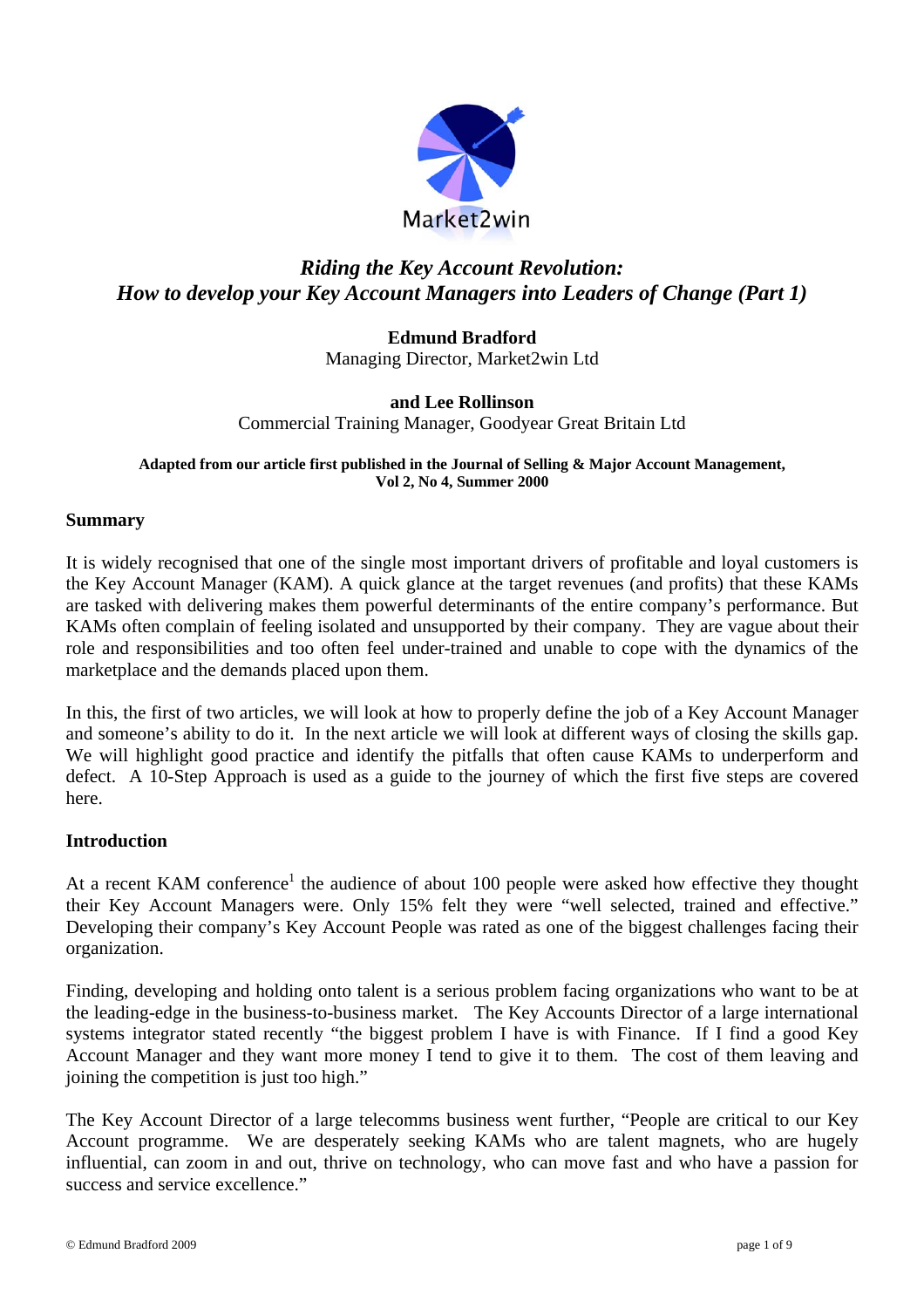The attraction, selection and retention of KAMs is as important as that for Key Accounts. Indeed, there may well be a distinct cause and effect between attracting and retaining good human talent and being able to attract and retain your key accounts.

For those companies that get the Key Account Management development process right the rewards are significant. In an earlier edition of this Journal we outlined how DHL had achieved significant profitable growth and retained competitive advantage from its KAM programme.

### **The Context of KAM People in Key Account Programmes**

Of course, developing the People is just one aspect of an integrated KAM Programme (See Figure 1) However, we believe it is a central component. Key Account Management is about relationship management. Relationships are about people – even when they are the sum of many people relationships as in a corporate business-to-business relationship

The Key Account Manager is, of course, just one person within the whole delivery process. But again he or she is central to it and often seen by the customer as the conductor of the company orchestra. Many companies that are leaders in Key Account Management practices have seen the correlation between an effective key account team and an effective KAM.



**Figure 1: The KAM Framework** 

# **The 10 Step Model (Figure 2)**

- The 10 Step model can be used in any industry
- It is also cyclical e.g Research is not a once-in-a-lifetime exercise
- However, different companies may want to enter into the cycle at different entry points
- Some companies may feel they have some steps well covered but want to invest in strengthening earlier steps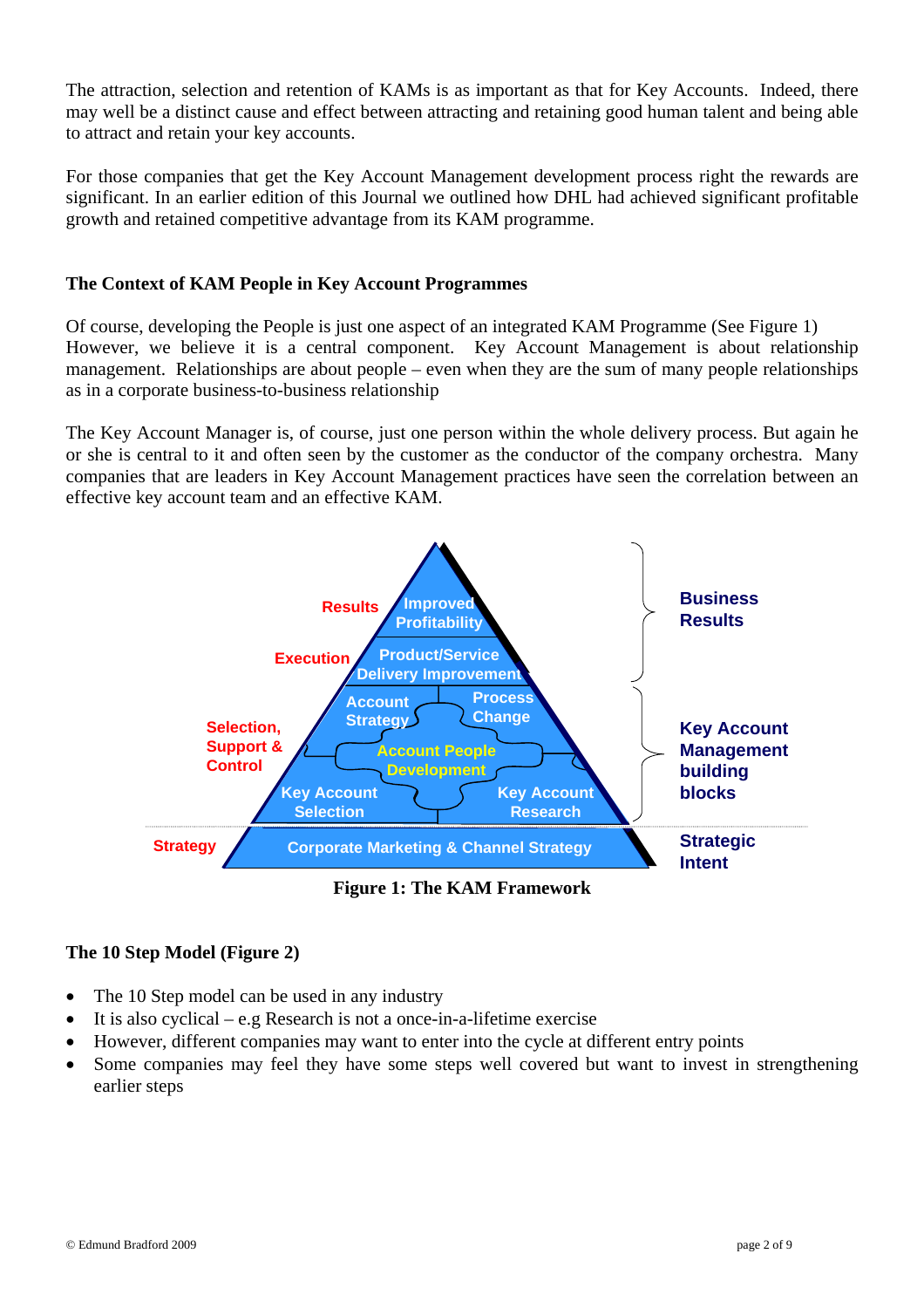

**Figure 2** 

# **Step 1: Research the Key Accounts to Establish their needs from your KAMs**

Most companies understand that the value proposition for their key accounts needs to be different. Moreover, many companies also recognise that the value proposition for each key account is likely to differ and therefore that the account strategies may differ. Indeed, the ability of key account managers to balance their account strategy with the overall corporate strategy is often an internal gauge of their effectiveness.

However, few companies ask their customers what value they seek from their key account managers. It is often assumed that the set of behaviours to be a successful KAM is the same across all the key accounts. KAMs are measured on a standard template of skills regardless of the subtle but important differences in each key account.

In essence, the question is "How do I add value as a KAM for this account?" There are typically four behaviours that customers value in a good KAM:

A) Operations Leader - Deliverer of Consistent High Quality Service Levels

- reduce service variation
- provide standard reporting
- align the priorities

### B) Advisor - with a Deep Understanding of My Business

- their service impact on my business strategy
- my internal processes & schedules
- my changing needs over time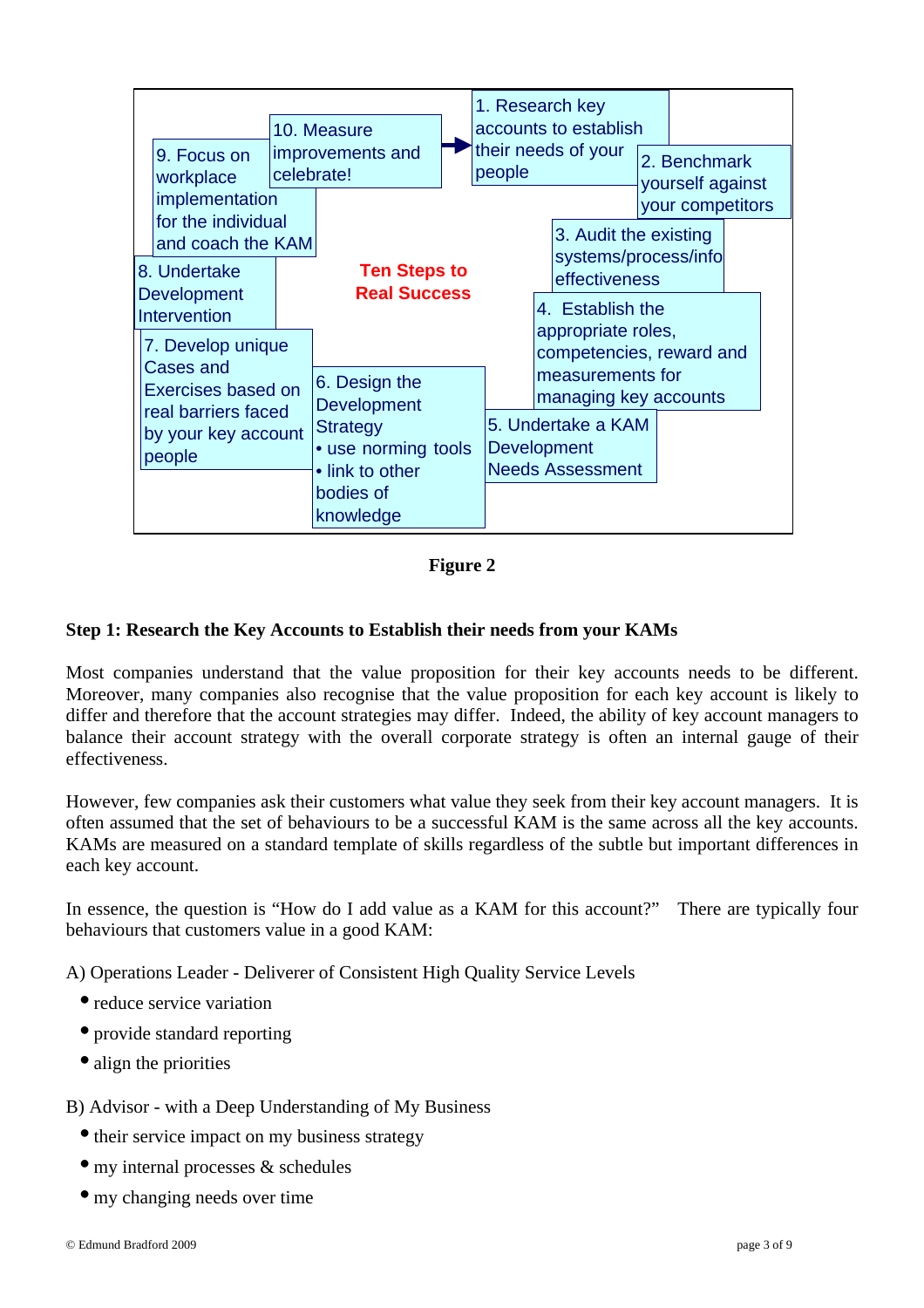C) Facilitator/Co-ordinator - Able to develop broad Relationships

- •build cross-border relationships
- •command additional resources when required
- •have authority/ability to get things done

D) Team Leader - Able to reduce my dependence on him/herself

- select and build effective teams
- coach the teams on my specific requirements
- share the knowledge

The above is by no means a complete list.

Crucially, customers place different emphasis on different aspects. One customer might be more interested in fixing service delivery issues, another in developing more innovative products whilst a third might be more concerned with building more sustainable teams.

We have also found that often customers want more continuity in their KAM. They often complain of KAM rotation. This is where the KAM is deliberately moved on as part of a broader development programme. In one FMCG case KAMs used to be people who typified the "Can Do" culture i.e young, well-educated compared to their buying counterparts and expected to move onwards and upward quickly. As a consequence, the individual rarely stayed involved with an account for more than 12 months. Hence, there was no time to build any relationship. Frequently, the account only saw an account manager once or twice before he was moved.

It was only after the customer complained that the company decided to change the recruitment policy for their KAMs. Greater emphasis was placed on older people (35 through 40) who had detailed knowledge of the sector and were not intended to be high flyers. Rather they were expected to stay in the same role for a number of years.

Once the needs of the KAM have been established this can then be translated into skills and competencies required of an effective KAM *for that customer*. It is also true that these needs change over time especially in project-related engagements or where there is other rapid change within the customer (e.g personnel changes). Many good KAMs are failing, not because they are poor KAMs, but because their behaviours are not in alignment with their current customer's needs.

Customer research is best left to independent specialists who are better able to objectively assess the customer needs and the ability of the current KAM to add value.

### **Steps 2 and 3: Benchmark and Audit Yourself**

Good practice Key Account Management companies seeks to ensure a complete alignment of the enabling processes and the competencies of the KAMs who operate them.

Ineffective and inflexible processes will prevent efficient execution of the best account plans. Effective processes on the other hand will enable faster speed to market, better service delivery, superior customer loyalty and higher profitability through better resource utilisation.

Yet many companies do not have clearly defined processes, which are transparent to everyone in the organisation. Ways of working frequently evolve over time based on the 'custom & practice' activities of the individuals and functions involved.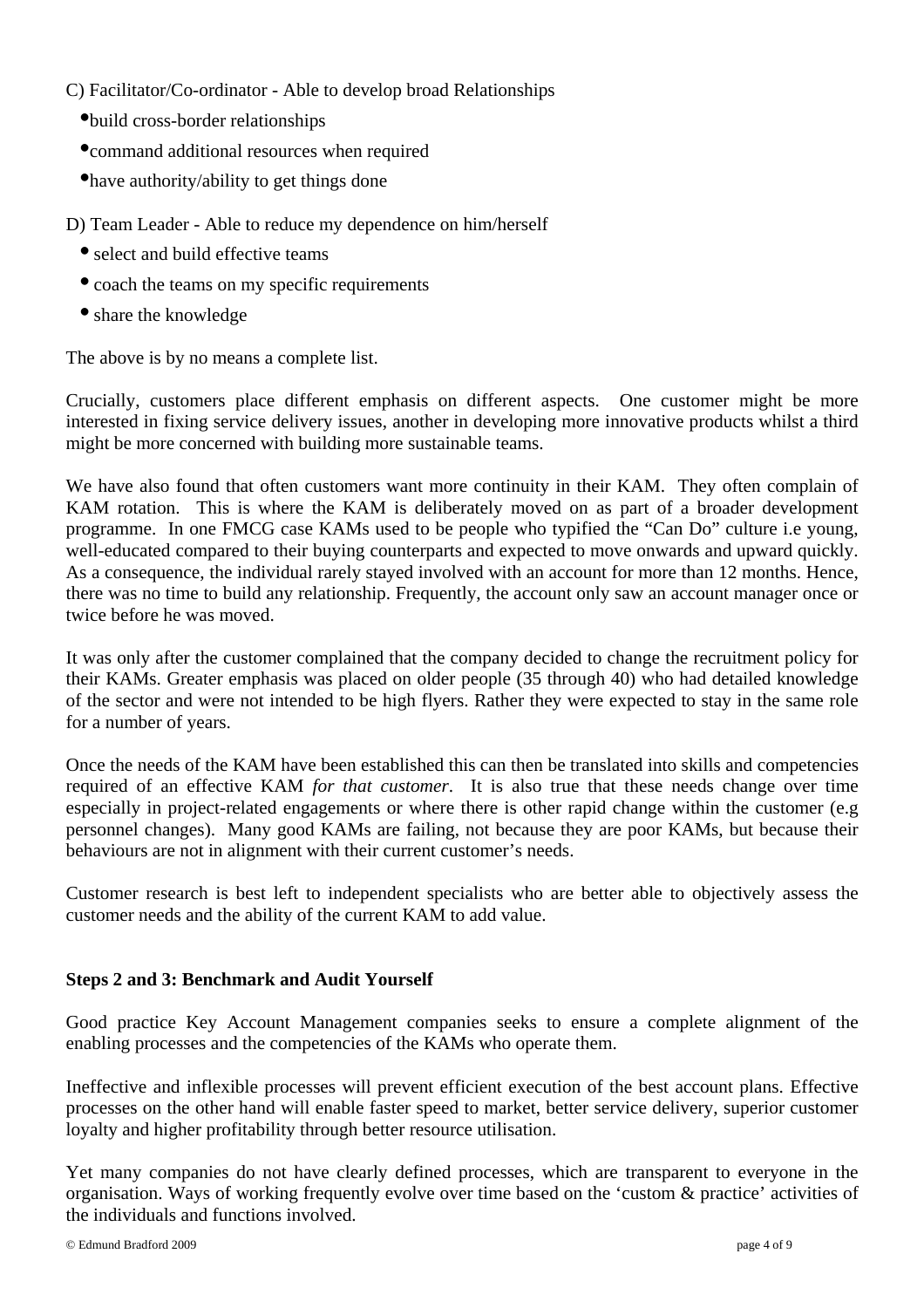The benchmarking process needs to identify those companies which have good practices in the alignment of processes and KAM competencies. For example, it should establish where we can find

- clear KAM processes (ie who does what, how information flows to enable the KAM process to operate, what inputs & outputs are needed at each stage)
- clear definitions of Roles, Accountabilities & Responsibility within the KAM process- these help to clarify who owns particular tasks, so that more effective measurements (Key Performance Indicators) can be put in place

Companies often overlook the importance of benchmarking outside their immediate industry. Even if the products differ it is quite surprising how often the KAM challenges are very close. Good benchmarking can short-circuit a lot of effort in designing the supporting infrastructure to getting high-performing KAMs in place.

# **Step 4: Establish the Roles, Competencies, Rewards and Measurements for KAMs**

Each of the above are crucial components of success of an effective Key Account Managers. They are separate in one sense but they are also inextricably linked to each other. KAM role-ambiguity is a common disease in many companies giving the KAM little defence to regressing into transactional or commodity salesmanship. Smart KAMs are also switched on to real reward strategies. They can see when the reward system is not synchronised with their role and move on. Finding smart replacements in this situation is extremely difficult.

Role clarity and definition is vital to the success of the role, as are the setting up of measurement processes that are transparent and visible to both the Key Account Manager, their line manager and each respective Key Account. As in Goodyear, you might wish to extend the measurement of the effectiveness of the role to embrace the feedback of key account customers via 360 degree instruments. This forms part of Goodyear's Total Performance Review system.

Before progressing further we need to make some useful definitions (see Table 1)

| <b>Competencies:</b>     | These are the observed underlying sets of behaviours & skills<br>required of a performing Key Account manager. Examples of<br>such "dimensions" include Business Acumen and Knowledge of<br>the Customer                                  |
|--------------------------|-------------------------------------------------------------------------------------------------------------------------------------------------------------------------------------------------------------------------------------------|
| <b>Objectives:</b>       | The measurable targets on both commercial and relationship<br>management including team performance (SMART). An<br>example might be to increase customer satisfaction by 10<br>percentage points over the next six months                 |
|                          | <b>Accountabilities:</b> The owner of the result of the activity (e.g The Key Account<br>Manager may delegate responsibility around his team in<br>preparing a Key Account Plan but is accountable for the quality<br>of the Plan itself) |
| <b>Responsibilities:</b> | The owner of an activity required to achieve the agreed the<br>objectives (agreed with the Key Account Manager)                                                                                                                           |
| <b>Indicators:</b>       | The visible measures of performance (success) on achieving the<br>Objectives (e.g improvement in customer satisfaction)                                                                                                                   |
| <b>Activities:</b>       | The collection of tasks required to deliver the Objectives (e.g.<br>build relationship with the new Finance Director)                                                                                                                     |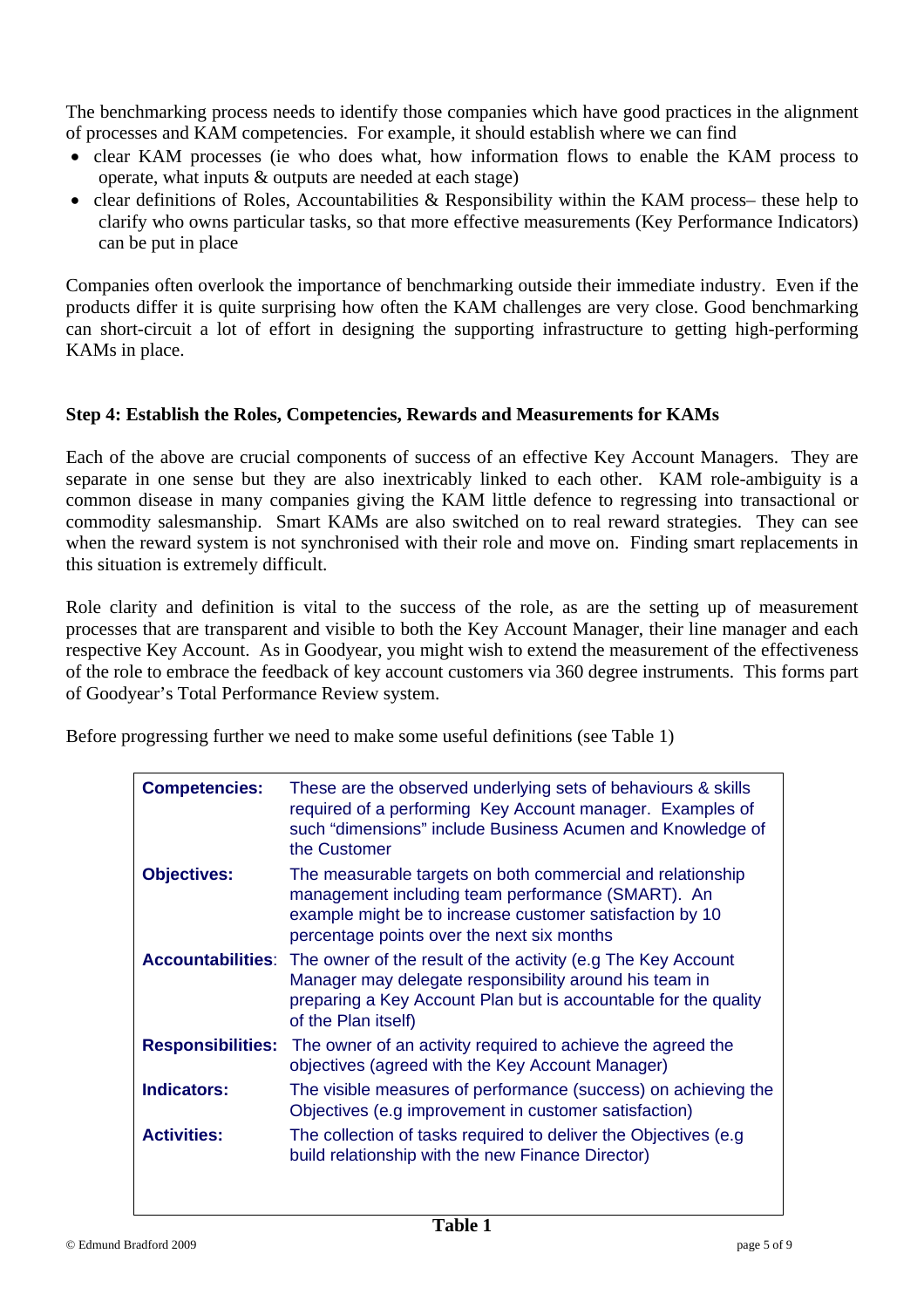### **Measurement-using R-I-O's to define the job of a KAM.**

Careful consideration needs to be given to the measurement system that is adopted. Good practice here is to adopt either a behaviour or competency-based approach specific to the KAM role.

Using a behavioural approach, a useful measurement system is to use R-I-O's (Responsibilities, Indicators & Objectives). Goodyear has a globalized system of R-I-Os that can be KAM role linked. (see Table 2 below)

| <b>Responsibilities of the Key Account Manager</b><br>1. Existing Business Escalation                                                                                                                                                              |
|----------------------------------------------------------------------------------------------------------------------------------------------------------------------------------------------------------------------------------------------------|
| <b>Indicators/Objectives of Success</b><br>1. Identify two existing Key Account customers from the customer<br>base and formulate plans and a parallel relationship strategy to bring<br>about a clear escalation in mutually beneficial business. |
| <b>Behaviours</b>                                                                                                                                                                                                                                  |
| 1.1.1 Captures a full understanding of their business through appropriate<br>questioning and active listening.                                                                                                                                     |
| 1.1.2 Looks for the alignment of service levels to business pattern changes                                                                                                                                                                        |
| 1.1.4 Recognises when to modify personal behaviour in meetings<br>from "Influential to Collaborative"                                                                                                                                              |
| 1.1.5 Communicates fully and openly -trust & open book                                                                                                                                                                                             |
| 1.1.6 Shares business understanding                                                                                                                                                                                                                |
| 1.1.7 Knows when to consider longer term integrative issues-<br>people/processes/systems                                                                                                                                                           |
| 1.1.8 Responds positively to regular client feedback                                                                                                                                                                                               |

### **Table 2**

The second option is to measure by competencies. Here, the role of a Key Account Manager is sufficiently unique and strategically empowered such as to have its own set of competencies. Indeed, it may well be highly appropriate for the Key Account Director to embrace some of the overall Generic Competency sets of the company, particularly in the areas of Team Management and Developing Others. Figure 3 is an example of good practice of one such competency set containing three levels of Anchored Rating Scales for one competency, Strategic Thinking.

Competencies need to be highly indicative and descriptive of the KAM role and capable of being revitalised. It is important to guard against the use of generic competencies fitted around the KAM role. An extension of this concept is the tendency of some to identify certain core skills & attributes which suddenly (as if by magic) become Dimension headings for a main competency. Resilience/Handling stress/Drive & Energy deployment are classic skills and attributes which should really be embedded within descriptions of an overall key competency.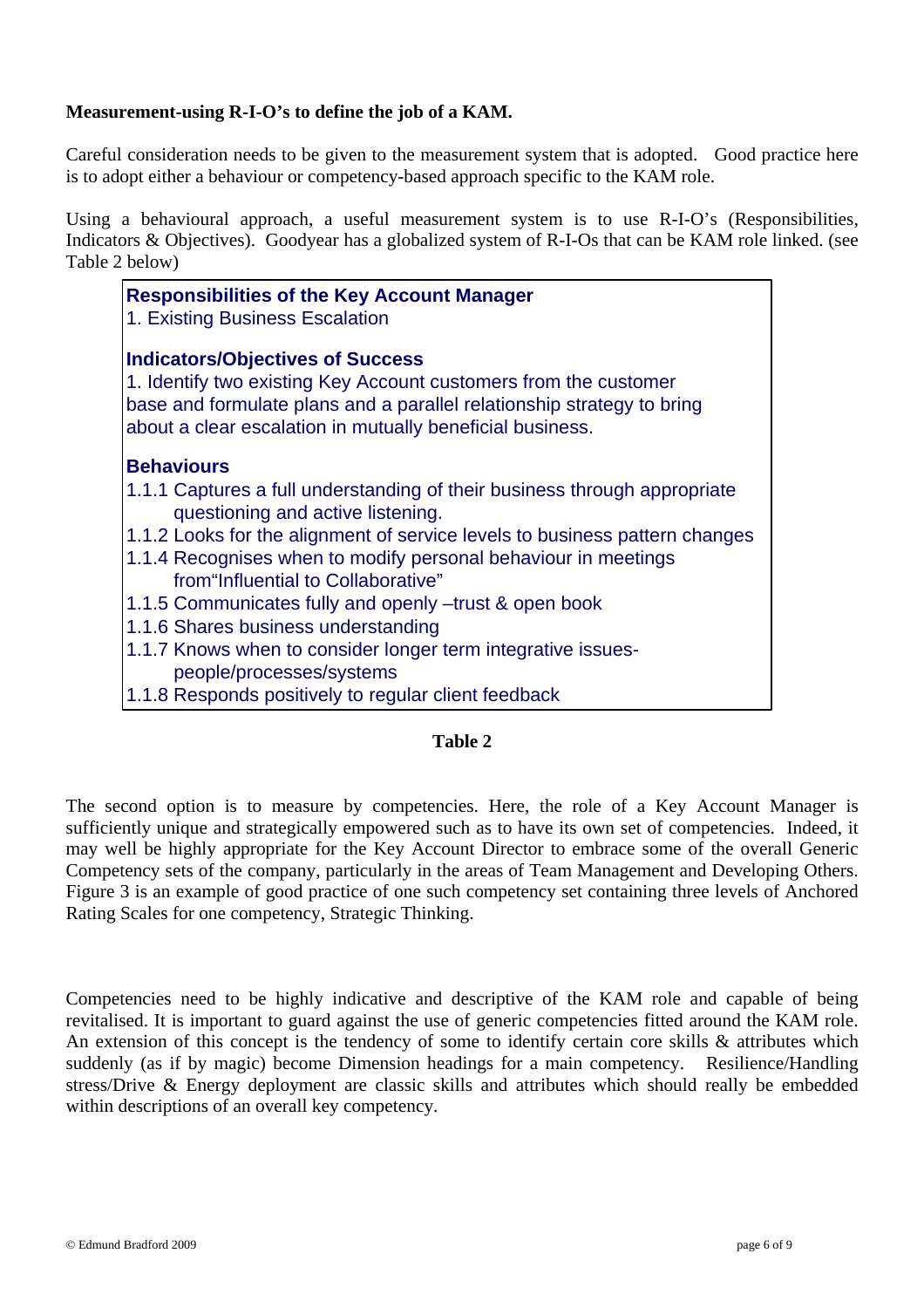Level 3. Fully clarifies own company strategic direction; able to articulate it internally. Level 3. Fully clarifies own company strategic direction; able to articulate it internally. Gains a detailed understanding of the business direction of customers over the Gains a detailed understanding of the business direction of customers over the Long/Medium & Short term. Commits to and plans a clear course of action that fulfills Long/Medium & Short term. Commits to and plans a clear course of action that fulfills both customer and own company business objectives. Scopes the environment and both customer and own company business objectives. Scopes the environment and remains alert to customer business pressures and their competitor strategies. Looks for remains alert to customer business pressures and their competitor strategies. Looks for integrative opportunities-People/Systems/Processes integrative opportunities-People/Systems/Processes

Level 2 Anticipates customer needs over the short/medium term. Level 2 Anticipates customer needs over the short/medium term. Commits well, forming relationships based on sound internal consultancy skills. Has Commits well, forming relationships based on sound internal consultancy skills. Has customer focus but not external focus to their competitors' activity. Own company customer focus but not external focus to their competitors' activity. Own company strategic direction interpretation is missing (the "what" but not the "why"). Doesn't easily strategic direction interpretation is missing (the "what" but not the "why"). Doesn't easily spot a mutually beneficial proposal. spot a mutually beneficial proposal.

Level 1 Tends to anticipate customer needs over the short term. Some attempts Level 1 Tends to anticipate customer needs over the short term. Some attempts to produce a clear course of action skewed more to the benefit of own company than the to produce a clear course of action skewed more to the benefit of own company than the customer. Commits to action but lacks the resolve to deliver and resource through one's customer. Commits to action but lacks the resolve to deliver and resource through one's own organisation. Has only a rudimentary understanding of own company direction (book read) read)

# **Figure 3: KAM Strategic Thinking**

### **Reward Systems and KAM**

The fact that this topic features last in this particular section should not give the reader the impression it is the least important determinant for KAM success. Nor can it in any way be considered out of context to all the other determinants for success.

Competency based pay is far removed from the much-maligned Payment by Results systems. The challenge is to get the banding of pay structures sufficiently broad enough to allow KAM's pay flexibility. This will ensure their additional competencies are given additional reward. In this way, KAMs can break out of traditional pay structures (e.g "Sales Engineer") and be rewarded for putting time into supporting corporate goals.

### **Step 5: Undertake a KAM Development Needs Assessment**

Now that the job of a KAM has been properly defined we can consider how to develop the raw talent of the individual into that revolutionary role.

### **The KAM Breakthrough Centre (BTC) Approach**

Unlike traditional Assessment Centres, which normally evaluate an individual's competencies with a view to recruitment or appointment to a job, the Breakthrough Centre (BTC) evaluates the individual's competencies with a view to further developing skills for the KAM role.

A number of sequential stages should be followed to ensure success including KAM buy-in (see Figure 4)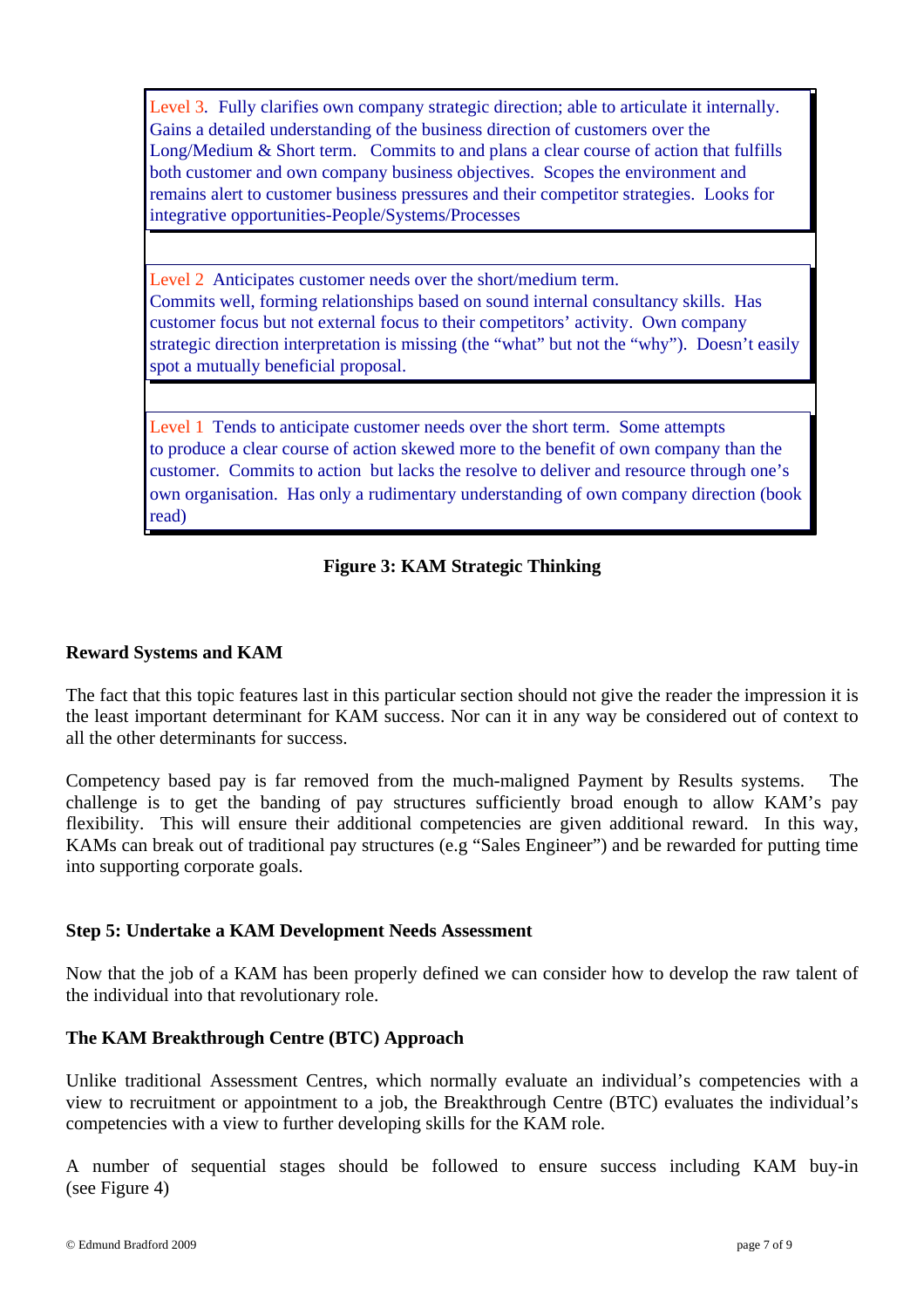

**Figure 4: KAM Breakthrough Centre Approach** 

Briefly, these steps are:

- 1. Define clearly the Key Accounts' needs and requirements of a KAM
- 2. Examine the company's sales processes and amend them, if necessary, to fit the Key Accounts' needs and priorities
- 3. Explore the future account requirements
- 4. Define the required KAM competencies against this information and weight the competencies according to their relative importance
- 5. Only then design the structure and content of the BTC:
	- Activities need to be designed that evaluate aptitude and ability against the core competencies of the KAM job
	- Some activities should be externally normed, some against industry-norms, others less specifically, with a blend of tailored material (eg case-studies) and off-the-shelf activities
	- All participants should be given feedback on the day itself, particularly where tests have been used. A more detailed de-brief should be given after the event.
	- Evaluation of the BTC results will provide data for the development of the training and development plans for both key account team members and individual KAMs
- 6. Brief and train the observers (a number of whom will be required)
- 7. Plan the detailed logistics and run the Breakthrough Centre. A typical BTC has 6-8 participants per day over 1 or 2 days with Observation, Feedback, Coaching and Assimilation for each activity.

The Goodyear view is that there are three levels of BTC.

**Level 1**. This tends to be a process of using generic exercises primarily observing/ recording/feeding back behaviours rather than competency levels. It probably supports the "relationship" continuum that confronts a KAM but does not assess the ability to deal with the rigours of the whole KAM process.

Level 2. This is a more robust competency-led assessment process, focusing on coaching at intervals between development exercises. The process is targeted at both relationship positioning exercises and on understanding the application of KAM principles. Self-awareness through psychometric feedback (e.g 16PF –form A and MPQ or OPQ) is also a strong element.